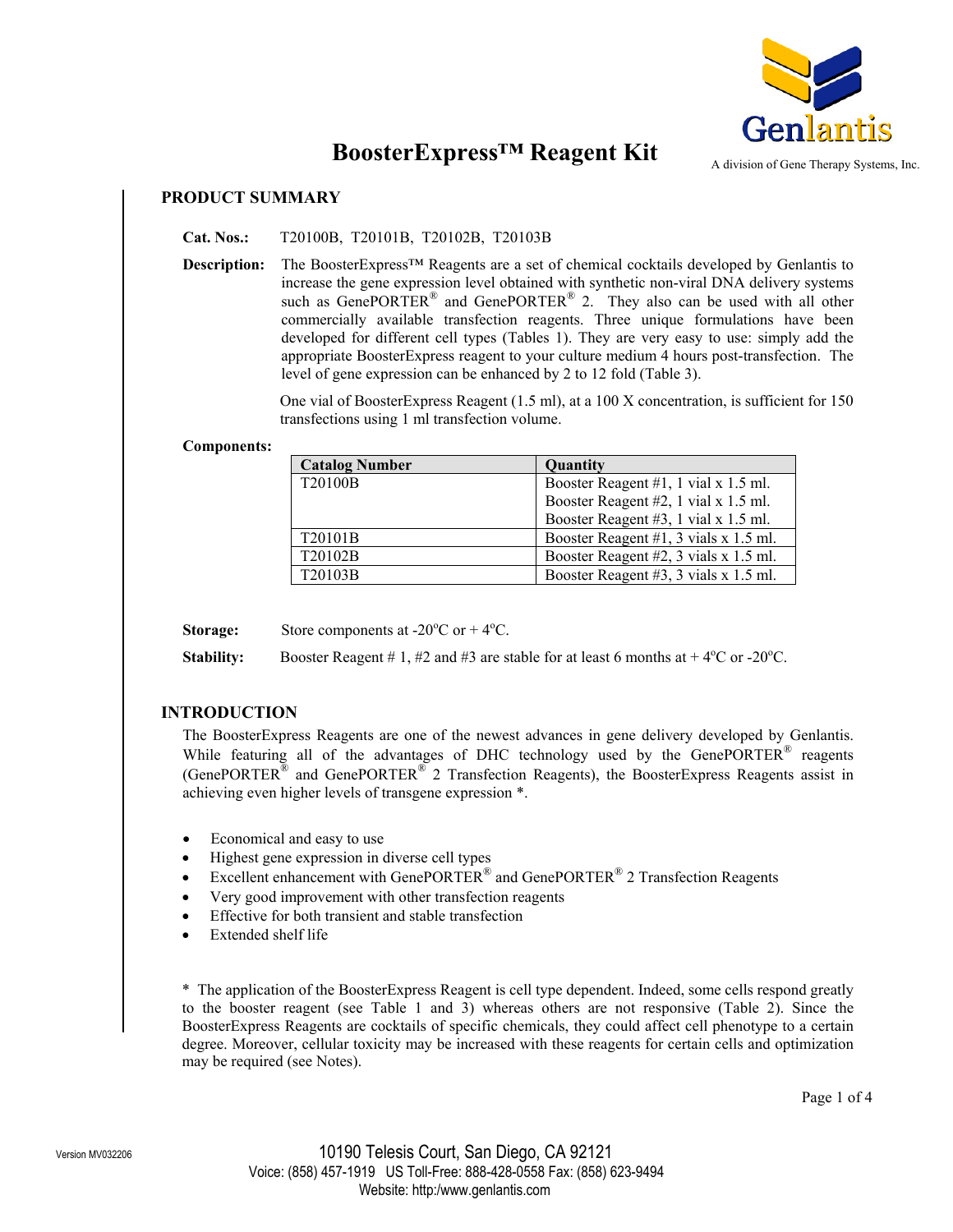#### **Table 1: Cell Types with Transfection Efficiency Improved with the BoosterExpress™ Reagents**

BoosterExpress reagents successfully increase the expression level of a β-galactosidase reporter gene in the cell lines listed.

| <b>Transfected Cell Types</b> |                 |  |  |
|-------------------------------|-----------------|--|--|
| Jurkat                        | K562            |  |  |
| HeLa S3                       | $MCF-7$         |  |  |
| $PC-12$                       | 293             |  |  |
| P19                           | <b>HUV-EC-C</b> |  |  |

#### **Table 2: Cell Types Non-Responding to the BoosterExpress Reagents**

For some of the cell lines listed, boosters may exhibit some cytotoxicity.

| <b>Transfected Cell Types</b> |                |  |
|-------------------------------|----------------|--|
| <b>B16-F0</b>                 | $CV-1$         |  |
| <b>BHK-21</b>                 | $Hep-G2$       |  |
| CHO-K1                        | <b>MDCK</b>    |  |
| $COS-7$                       | <b>NIH-3T3</b> |  |

#### **DIRECTIONS**

- Select the appropriate BoosterExpress Reagent for desired cell types according to Table 3
- Before each use, vortex the reagent briefly. Bring up to room temperature first if stored at  $-20^{\circ}$ C.
- Dilute the BoosterExpress Reagent 100 times in the culture medium.

## **PROTOCOL**

- 1. Prepare the DNA/transfection reagent (such as GenePORTER® and GenePORTER® 2 reagents) complexes according to the manufacturer's instruction.
- 2. Transfer the complexes onto the cells growing in serum-free or serum-containing medium as suggested by the manufacturer's protocol.
- 3. 4 hours post-transfection, add the appropriate booster reagent to your cells. Each booster reagent provided is 100X concentrated. The booster reagent can be added to the cells in two different ways:
	- a. The preferred method is to prepare serum-containing medium with booster at 2X concentration (i.e., 1:50 dilution). The needed volume of booster-containing medium is equivalent to your transfection volume (i.e., if the cells are transfected in 1ml of medium, prepare 1 ml of 2X booster solution in serum-containing medium). Then add the booster-containing medium to the cells (final booster concentration is 1X). This method gives the best mixing.
	- b. Alternatively the booster can be directly added to the cells at a 1:100 dilution and mixed immediately by swirling. This step is very critical and important to avoid localized cytotoxicity. If your cells are transfected in serum-free medium, first add the serum-containing medium to your cells according to the transfection reagent manufacturer's protocol, and then add the booster reagent to 1X final concentration. On the other hand, if the transfection is done in serumcontaining medium add the booster reagent directly to the cells to 1X final concentration.

Page 2 of 4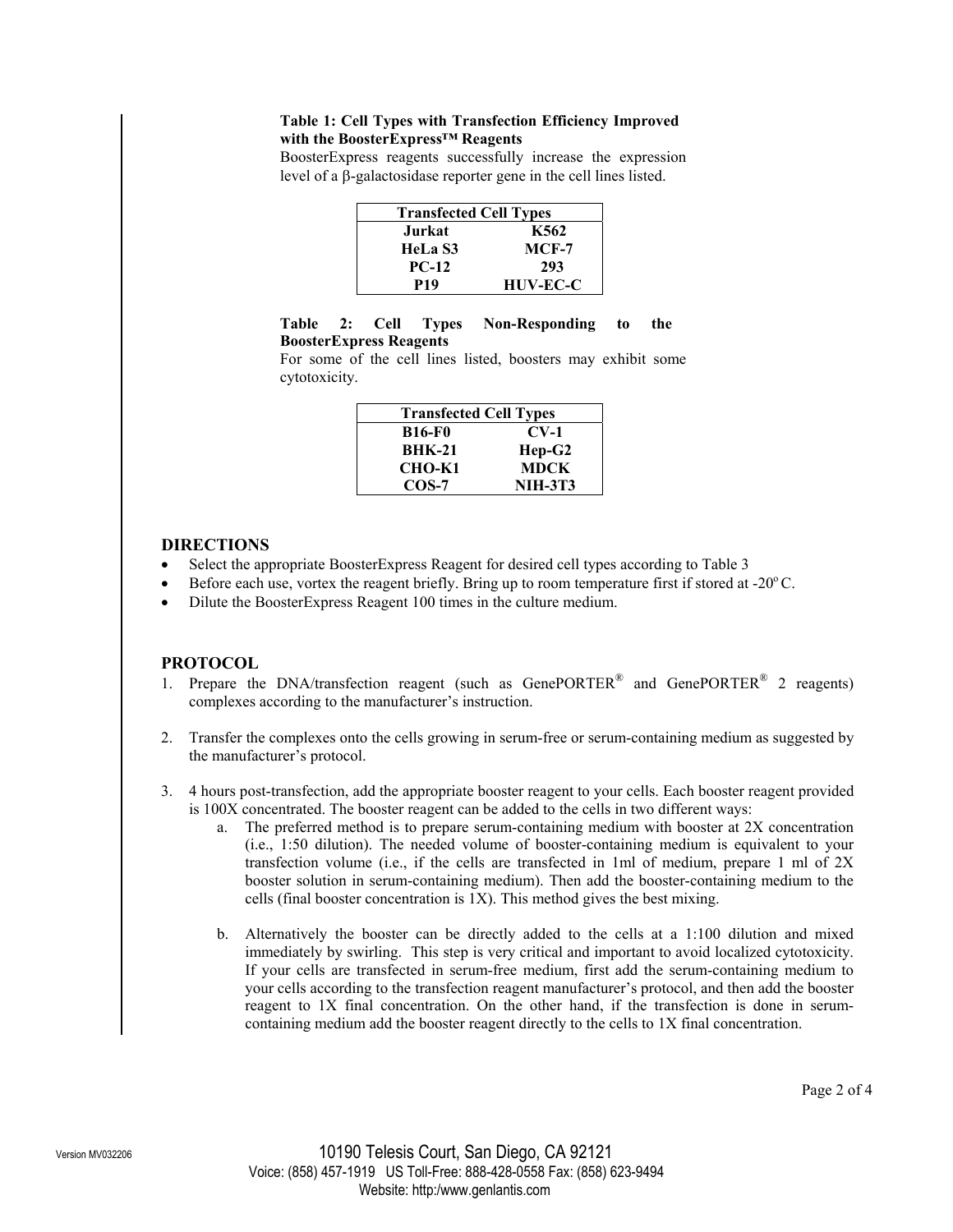- 4. If needed, add fresh growth media the next day (without BoosterExpress™ Reagents). To avoid possible excessive cytotoxicity, the next day remove the old medium containing the booster and replace it with fresh booster-free medium.
- 5. Depending on the cell type, reporter gene and promoter activity, the assay for the reporter gene can be performed 24 to 72 hours following transfection.
	- If you are using GenePORTER® and GenePORTER® 2 Reagents, please refer to Table 3 for the expected range of improvement.

| Table 3: Recommended Uses for the BoosterExpress and GenePORTER Reagents |              |              |              |                                           |                 |  |  |
|--------------------------------------------------------------------------|--------------|--------------|--------------|-------------------------------------------|-----------------|--|--|
|                                                                          | Booster $#1$ | Booster #2   | Booster $#3$ | <b>Recommended</b><br><b>Transfection</b> | <b>Enhanced</b> |  |  |
|                                                                          |              |              |              | Reagent                                   |                 |  |  |
| Jurkat                                                                   | ***          | <b>NR</b>    | <b>NR</b>    | <b>GenePORTER</b>                         | $4-8X$          |  |  |
| $K-562$                                                                  | ***          | <b>NR</b>    | <b>NR</b>    | <b>GenePORTER 2</b>                       | $4-12X$         |  |  |
| HeLa-S3                                                                  | <b>NR</b>    | ***          | $\star\star$ | <b>GenePORTER 2</b>                       | $4-10X$         |  |  |
| $MCF-7$                                                                  | <b>NR</b>    | $\star\star$ | $\star\star$ | <b>GenePORTER 2</b>                       | $1.5 - 2X$      |  |  |
| $PC-12$                                                                  | <b>NR</b>    | $\star\star$ | ***          | <b>GenePORTER 2</b>                       | $2-8X$          |  |  |
| 293                                                                      | ★★           | $\star\star$ | $\star\star$ | <b>GenePORTER 2</b>                       | $2-3X$          |  |  |
| <b>P19</b>                                                               | **           | ***          | ★            | <b>GenePORTER 2</b>                       | $2-3X$          |  |  |
| <b>HUV-EC-C</b>                                                          | <b>NR</b>    | <b>NR</b>    | ★            | <b>GenePORTER 2</b>                       | $1.5-2X$        |  |  |

**LEGEND: ★** Works Well, ★★ Works Better, ★★★ Works Best and **NR**: Not recommended due to increased toxicity and lowered transfection efficiency.

#### **NOTES**

#### **Warning!**

• For some cell types such as B16-F0, BHK-21, CHO-K1, COS-1, COS-7, CV-1, HeLa, Hep-G2, MDCK and NIH-3T3 we do not recommend the use of the BoosterExpress reagents. The reagents either have no effect on the transfection efficiency or increase toxicity and consequently lower the transfection efficiency.

#### **For all BoosterExpress Reagents:**

• Although the booster cocktail formulations were carefully optimized for some cells, it may be necessary to adjust the booster final concentration to reduce toxicity and to yield higher transfection efficiency. To achieve this, various dilutions of the BoosterExpress Reagent can be tested. We recommend testing a range from 50X to 250X dilutions.

#### **For Booster # 1:**

• Booster # 1 Transfection Reagent may be added to the cell culture medium at different times during the transfection procedure. For instance, Booster # 1 can be added to the cells simultaneously with the DNA/transfection reagent complexes or 4 hours post-transfection (see above). Booster # 1 can also be added to the cell culture medium the day after transfection.

#### **For Booster # 2 and # 3:**

- Booster  $\# 2$  and  $\# 3$  may be added to the cell culture medium at different times during the transfection procedure. For instance, Booster # 2 and 3 can be added to the cells simultaneously with the DNA/transfection reagent complexes or 4 hours post-transfection (see above). Contrary to Booster # 1, Booster  $# 2$  and  $# 3$  are ineffective if added the day after transfection.
- These two Boosters can be relatively toxic for some cells and thus if added with the DNA/transfection reagent complexes or 4 hours later, the culture medium may be replaced the next day with fresh boosterfree culture medium.